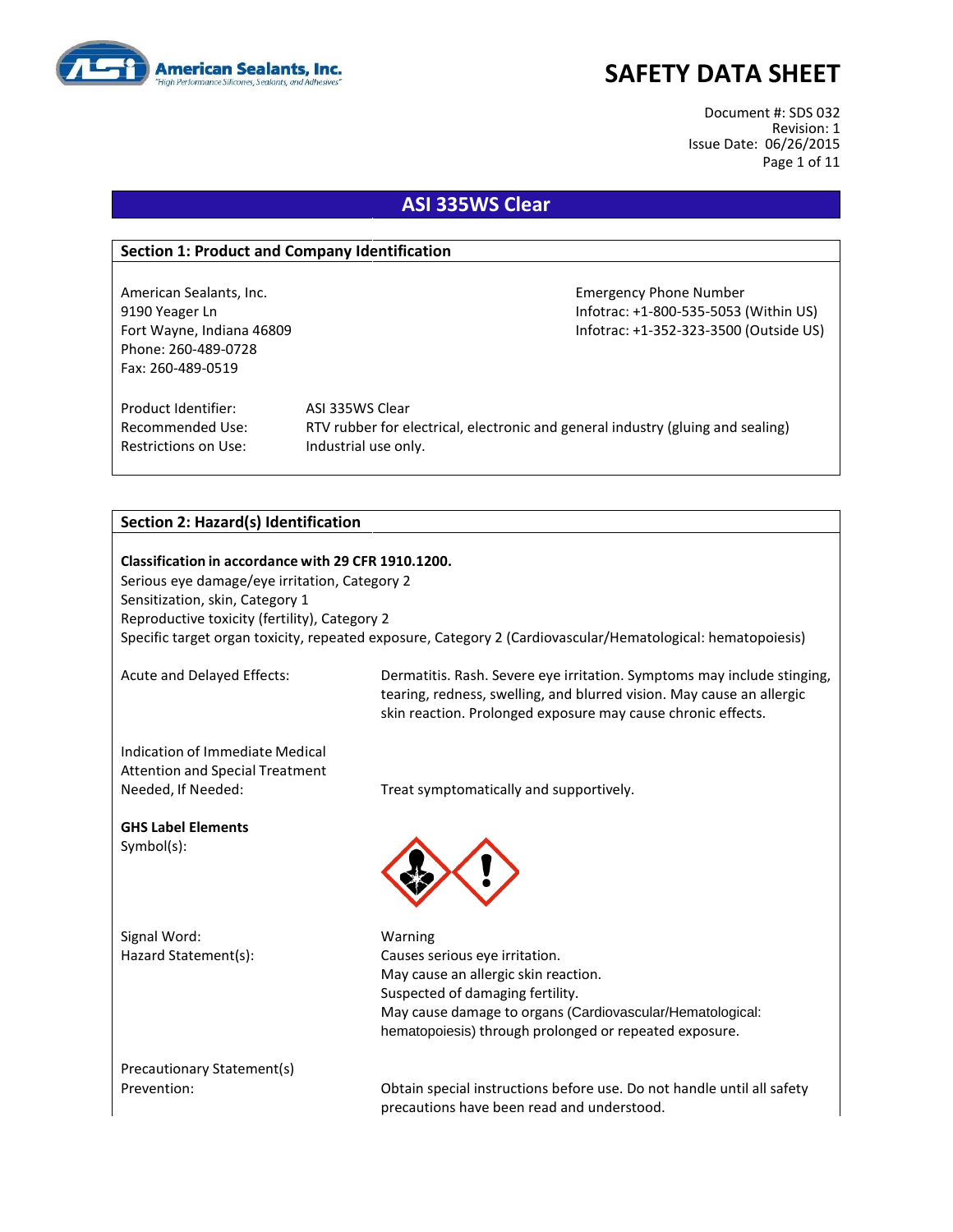

Product Identifier: ASI 335WS Clear

Document #: SDS 032 Revision: 1

|           | Do not breathe dust/fume/gas/mist/vapors/spray.<br>Wear protective gloves/protective clothing/eye protection/face<br>protection. Wash thoroughly after handling.<br>Contaminated work clothing should not be allowed out of the<br>workplace.                                                                                                                                                                                                                                                     |
|-----------|---------------------------------------------------------------------------------------------------------------------------------------------------------------------------------------------------------------------------------------------------------------------------------------------------------------------------------------------------------------------------------------------------------------------------------------------------------------------------------------------------|
| Response: | IF ON SKIN: Wash with plenty of soap and water.<br>If skin irritation or rash occurs: Get medical advice/attention. Get<br>medical advice/attention if you feel unwell.<br>IF IN EYES: Rinse cautiously with water for several minutes. Remove<br>contact lenses, if present and easy to do. Continue rinsing.<br>If eye irritation persists: Get medical advice/attention.<br>IF exposed or concerned: Get medical advice/attention.<br>Take off contaminated clothing and wash it before reuse. |
| Storage:  | Store locked up.                                                                                                                                                                                                                                                                                                                                                                                                                                                                                  |
| Disposal: | Dispose of contents/container in accordance with<br>local/regional/national/international regulations.                                                                                                                                                                                                                                                                                                                                                                                            |

|               | <b>Section 3: Composition/Information on Ingredients</b> |           |
|---------------|----------------------------------------------------------|-----------|
|               |                                                          |           |
| <u>CAS</u>    | Component                                                | Percent   |
| Proprietary   | Methyloximesilane                                        | $1 - < 3$ |
| Proprietary   | Vinyloximesilane                                         | $\leq 1$  |
| Proprietary   | Alkoxysilane                                             | $\leq 1$  |
| $96 - 29 - 7$ | Methylethylketoxime (Impurity)                           | < 1       |
| 556-67-2      | Octamethylcyclotetrasiloxane (Impurity)                  | < 1       |

### **Section 4: First-Aid Measures**

| Inhalation:   | IF INHALED: Remove to fresh air.<br>Get medical attention if symptoms occur.                                                                                                                                                          |
|---------------|---------------------------------------------------------------------------------------------------------------------------------------------------------------------------------------------------------------------------------------|
| Skin Contact: | IF ON SKIN: Wash off with plenty of soap and water.<br>For minor skin contact, avoid spreading material on unaffected skin.<br>Get medical advice/attention if symptoms occur.<br>Take off contaminated clothing and wash before use. |
| Eye Contact:  | IF IN EYES: Flush eyes with water as a precaution. Remove contact lenses, if present and<br>easy to do. Continue rinsing.<br>If eye irritation develops and persists: Get medical advice/attention.                                   |
| Ingestion:    | Rinse mouth thoroughly with water.<br>Get immediate medical attention if symptoms occur.                                                                                                                                              |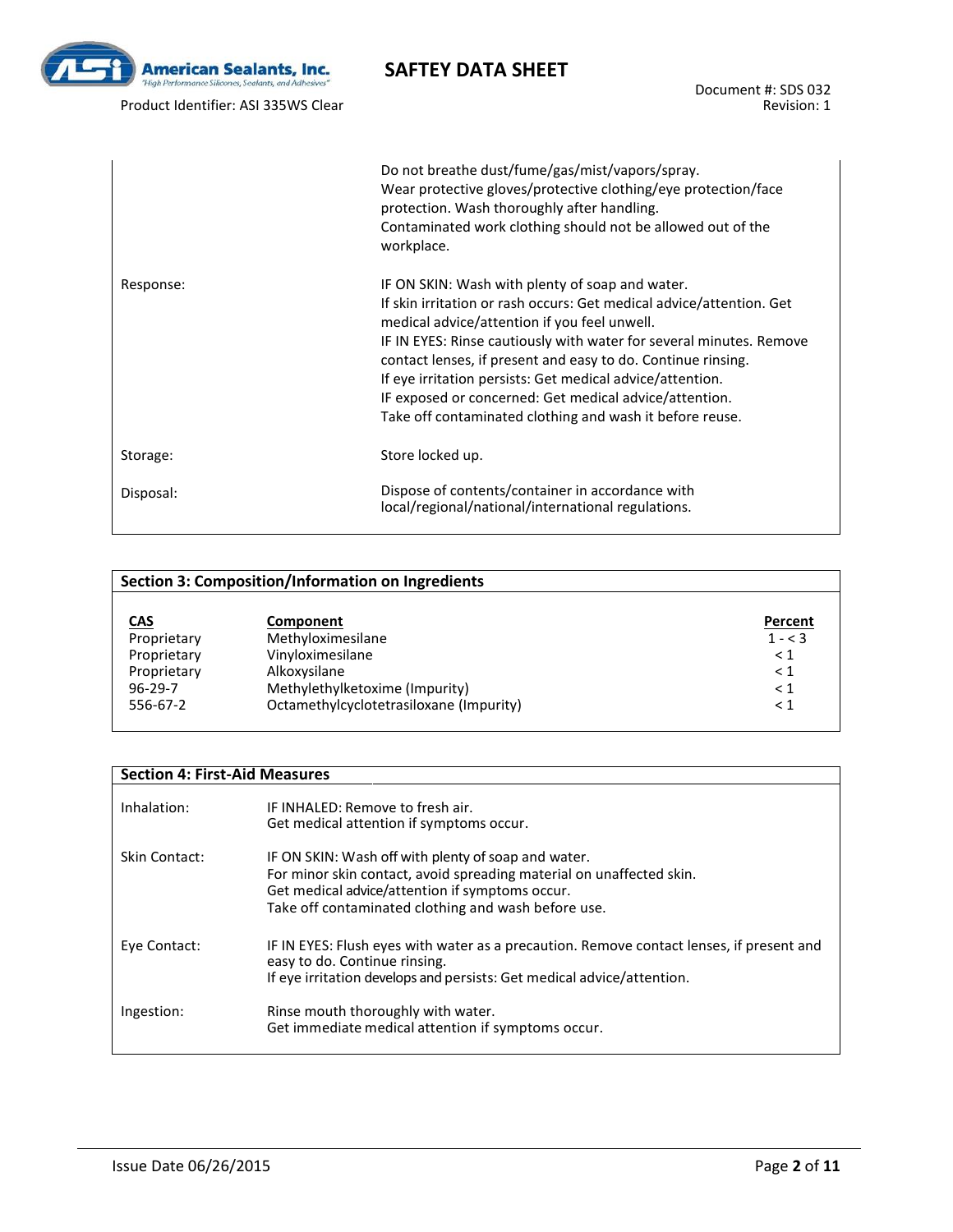

| <b>Section 5: Fire-Fighting Measures</b>                                 |                                                                                                                                                                 |
|--------------------------------------------------------------------------|-----------------------------------------------------------------------------------------------------------------------------------------------------------------|
| Suitable Extinguishing Media:                                            | Use carbon dioxide, regular dry chemical powder, alcohol-resistant<br>foam, or water fog.                                                                       |
| Unsuitable Extinguishing Media:                                          | None known.                                                                                                                                                     |
| Specific Hazards Arising from the Chemical                               |                                                                                                                                                                 |
| <b>Hazardous Decomposition Products:</b>                                 | By heating and fire, harmful vapors/gases may be formed.<br>Nitrogen oxides. (corrosive)                                                                        |
| Special Protective Equipment and<br><b>Precautions for Firefighters:</b> | Firefighters must use standard protective equipment including flame<br>retardant coat, helmet, gloves, rubber boots, and self-contained<br>breathing apparatus. |
| Specific extinguishing methods:                                          | Move containers from fire area if you can do so without risk.                                                                                                   |

| <b>Section 6: Accidental Release Measures</b> |                                                                                                                                                                                                                                                                                                                                                                                                                                                              |
|-----------------------------------------------|--------------------------------------------------------------------------------------------------------------------------------------------------------------------------------------------------------------------------------------------------------------------------------------------------------------------------------------------------------------------------------------------------------------------------------------------------------------|
|                                               |                                                                                                                                                                                                                                                                                                                                                                                                                                                              |
| Personal Precautions, Protective              |                                                                                                                                                                                                                                                                                                                                                                                                                                                              |
| <b>Equipment and Emergency Procedures:</b>    | Keep unnecessary personnel away.                                                                                                                                                                                                                                                                                                                                                                                                                             |
|                                               | Do not touch or walk through spilled material.                                                                                                                                                                                                                                                                                                                                                                                                               |
|                                               | Ensure adequate ventilation.                                                                                                                                                                                                                                                                                                                                                                                                                                 |
|                                               | Wear appropriate personal protective equipment.                                                                                                                                                                                                                                                                                                                                                                                                              |
| <b>Environment Precautions:</b>               | Prevent further leakage or spillage if safe to do so. Local authorities<br>should be advised if significant spillages cannot be contained.                                                                                                                                                                                                                                                                                                                   |
| <b>Methods and Materials for Containment</b>  |                                                                                                                                                                                                                                                                                                                                                                                                                                                              |
| and Cleaning Up:                              | Eliminate sources of ignition.                                                                                                                                                                                                                                                                                                                                                                                                                               |
|                                               | Large Spills: Dike the spilled material, where this is possible. Cover<br>with plastic sheet to prevent spreading. Use a non-combustible<br>material like vermiculite, sand or earth to soak up the product and<br>place into a container for later disposal.<br>Small Spills: Wipe up with absorbent material (e.g. cloth, fleece).<br>Clean surface thoroughly to remove residual contamination.<br>Never return spills in original containers for re-use. |

| <b>Section 7: Handling and Storage</b> |                                                                                                                                                                                     |
|----------------------------------------|-------------------------------------------------------------------------------------------------------------------------------------------------------------------------------------|
| <b>Precautions for Safe Handling</b>   |                                                                                                                                                                                     |
| <b>Protective Measures:</b>            | Provide adequate ventilation. Use care in handling/storage. Obtain<br>special instructions before use. Do not handle until all safety<br>precautions have been read and understood. |
|                                        | Do not breathe mist or vapor.<br>Avoid contact with eyes. Avoid contact with skin.                                                                                                  |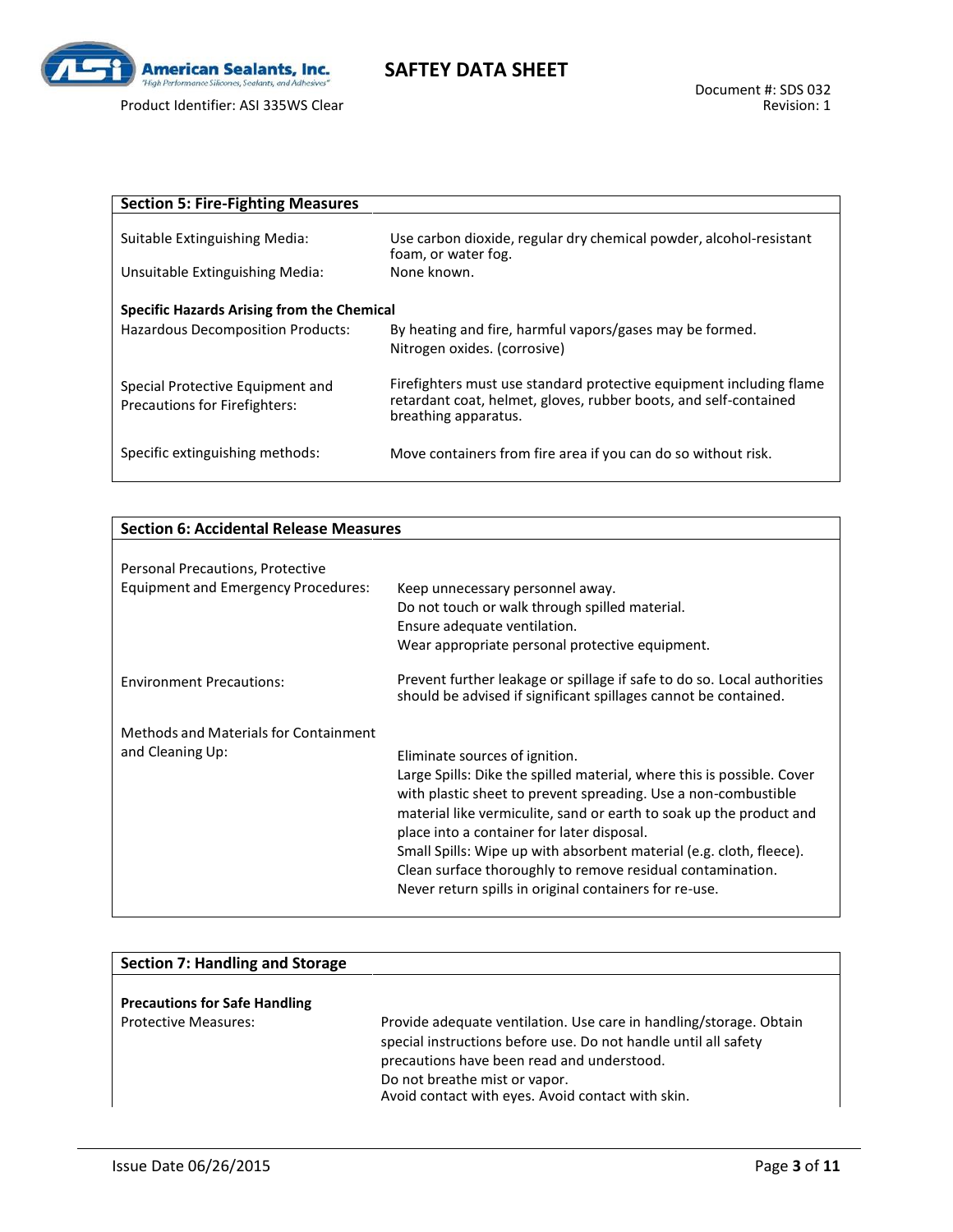

Product Identifier: ASI 335WS Clear

| Advice on General Occupational<br>Hygiene:                       | Do not eat, drink, or smoke when using this product.<br>Wash thoroughly after handling.<br>Wash contaminate clothing before reuse.                          |
|------------------------------------------------------------------|-------------------------------------------------------------------------------------------------------------------------------------------------------------|
| Conditions for Safe Storage, including<br>any Incompatibilities: | Store locked up. Keep in original container and tightly closed.<br>Keep out of the reach of children.<br>Store in a cool, dry place out of direct sunlight. |
| Incompatibilities:                                               | Strong oxidizing agents, water, moisture                                                                                                                    |

| <b>Section 8: Exposure Controls/Personal Protection</b>       |            |                                                                    |                                                                                                                                                                                                                    |  |
|---------------------------------------------------------------|------------|--------------------------------------------------------------------|--------------------------------------------------------------------------------------------------------------------------------------------------------------------------------------------------------------------|--|
| <b>Component Exposure Limits</b>                              |            |                                                                    |                                                                                                                                                                                                                    |  |
| <b>CAS</b>                                                    | Component  |                                                                    | <b>Exposure Limits</b>                                                                                                                                                                                             |  |
|                                                               |            |                                                                    | WEEL: 36 mg/m3 TWA                                                                                                                                                                                                 |  |
| Methylethylketoxime<br>$96 - 29 - 7$                          |            | 10 ppm                                                             |                                                                                                                                                                                                                    |  |
|                                                               | (Impurity) |                                                                    | Vendor: 10 ppm STEL; 3 ppm TWA                                                                                                                                                                                     |  |
| Appropriate Engineering Controls:                             |            |                                                                    | Provide adequate general and local exhaust ventilation.<br>Provide eyewash station.<br>Pay attention to ventilation such as local exhaust, mechanical and/or<br>door open for at least 24 hours after application. |  |
| <b>Individual Protection Measures</b><br>Eye/Face Protection: |            |                                                                    | Wear tightly sealed safety glasses according to EN 166.<br>Provide an emergency eye wash fountain and quick drench shower in<br>the immediate work area.                                                           |  |
| Skin Protection:<br>Skin should be washed after contact.      |            |                                                                    |                                                                                                                                                                                                                    |  |
| Hand Protection:<br>workday.                                  |            | Wear protective gloves. Wash hands before breaks and at the end of |                                                                                                                                                                                                                    |  |
| <b>Respiratory Protection:</b>                                |            |                                                                    | If airborne concentrations are above the applicable exposure limits,<br>use NIOSH approved respiratory protection.                                                                                                 |  |

#### **Section 9: Physical and Chemical Properties**

| Physical State: Liquid |                           |
|------------------------|---------------------------|
|                        | <b>Color:</b> Translucent |
| Odor:                  | Oxime odor                |
| pH:                    | Not applicable            |
| <b>Boiling Point:</b>  | Not applicable            |
| <b>Flash Point:</b>    | 204.8 °F (96 °C)          |
|                        | Closed cup                |

**Appearance:** Paste **Physical Form:** : Paste **Odor Threshold:** Not available **Melting Point:** Not applicable **Becomposition:** Not available **Evaporation Rate:** < 1 (Butyl Acetate=1)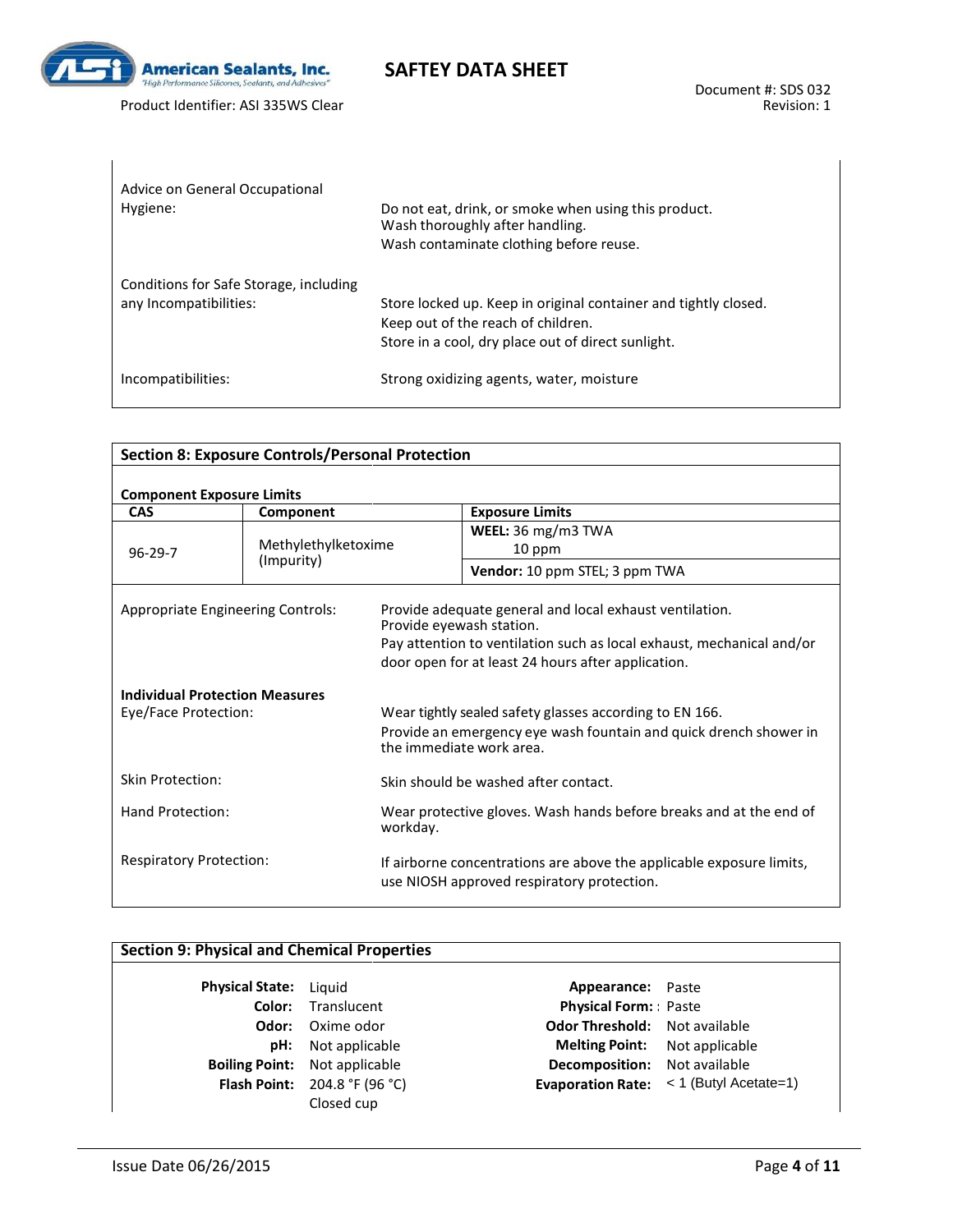

Product Identifier: ASI 335WS Clear

| <b>OSHA Flammability Class:</b> Not classified as a |                                  |                                      | Vapor Pressure: Negligible (25 °C) |
|-----------------------------------------------------|----------------------------------|--------------------------------------|------------------------------------|
|                                                     | flammability hazard              |                                      |                                    |
| Vapor Density (air = 1): $> 1$ (air=1)              |                                  |                                      | <b>Density:</b> $1.03$ (25 °C)     |
| <b>Specific Gravity (water = 1):</b> Not available  |                                  | Water Solubility: Not soluble        |                                    |
|                                                     | Log KOW: Not available           | Coeff. Water/Oil Dist: Not available |                                    |
| KOC:                                                | Not available                    | <b>Auto Ignition:</b> Not available  |                                    |
|                                                     | <b>Viscosity:</b> Not applicable |                                      | <b>VOC:</b> $1 - 3\%$              |
|                                                     | <b>Volatility:</b> Not available | Molecular Formula: Not applicable    |                                    |
|                                                     |                                  |                                      |                                    |

| <b>Section 10: Stability and Reactivity</b> |                                                                                                                                                                                                                                                                    |
|---------------------------------------------|--------------------------------------------------------------------------------------------------------------------------------------------------------------------------------------------------------------------------------------------------------------------|
| Reactivity:                                 | Not classified as a reactivity hazard.                                                                                                                                                                                                                             |
| <b>Chemical Stability:</b>                  | Stable at normal temperatures and pressure.                                                                                                                                                                                                                        |
| Possibility of Hazardous Reactions:         | Hazardous polymerization does not occur.                                                                                                                                                                                                                           |
| <b>Conditions to Avoid:</b>                 | None known.                                                                                                                                                                                                                                                        |
| Incompatible Materials:                     | Strong oxidizing materials, water, moisture                                                                                                                                                                                                                        |
| Hazardous Decomposition Products:           | This product reacts with water, moisture or humid air to evolve<br>following compounds: Methylethylketoxime. Refer to section 8:<br>exposure controls/personal protection and section 11: toxicological<br>information.                                            |
|                                             | Thermal breakdown of this product during fire or very high heat<br>condition may evolve the following hazardous decomposition product:<br>Carbon oxides and traces of incompletely burned carbon compounds.<br>Silicon dioxide, Nitrogen oxides, and Formaldehyde. |

|                       | <b>Section 11: Toxicological Information</b> |                        |                |                                     |                 |
|-----------------------|----------------------------------------------|------------------------|----------------|-------------------------------------|-----------------|
| <b>Acute Toxicity</b> | Component Analysis - LD50/LC50               |                        |                |                                     |                 |
| <b>CAS</b>            | Component                                    | <b>Result</b>          | <b>Species</b> | <b>Dose</b>                         | <b>Exposure</b> |
|                       |                                              | LD50 Oral              | Rat            | 2995 mg/kg<br>2400 mg/kg            | N/A             |
| Proprietary           | Alkoxysilane                                 | <b>LC50 Inhalation</b> | Rat            | 1.49-2.44 mg/L                      | 4 hr            |
|                       |                                              | LD50 Dermal            | Rabbit         | $>2000$ mg/kg<br>$16 \text{ ml/kg}$ | N/A             |
|                       | Methylethylketoxime                          | LD50 Oral              | Rat            | 930 $mg/kg$                         | N/A             |
| 96-297                | (Impurity)                                   | LD50 Dermal            | Rabbit         | $200 \mu$ /kg                       | N/A             |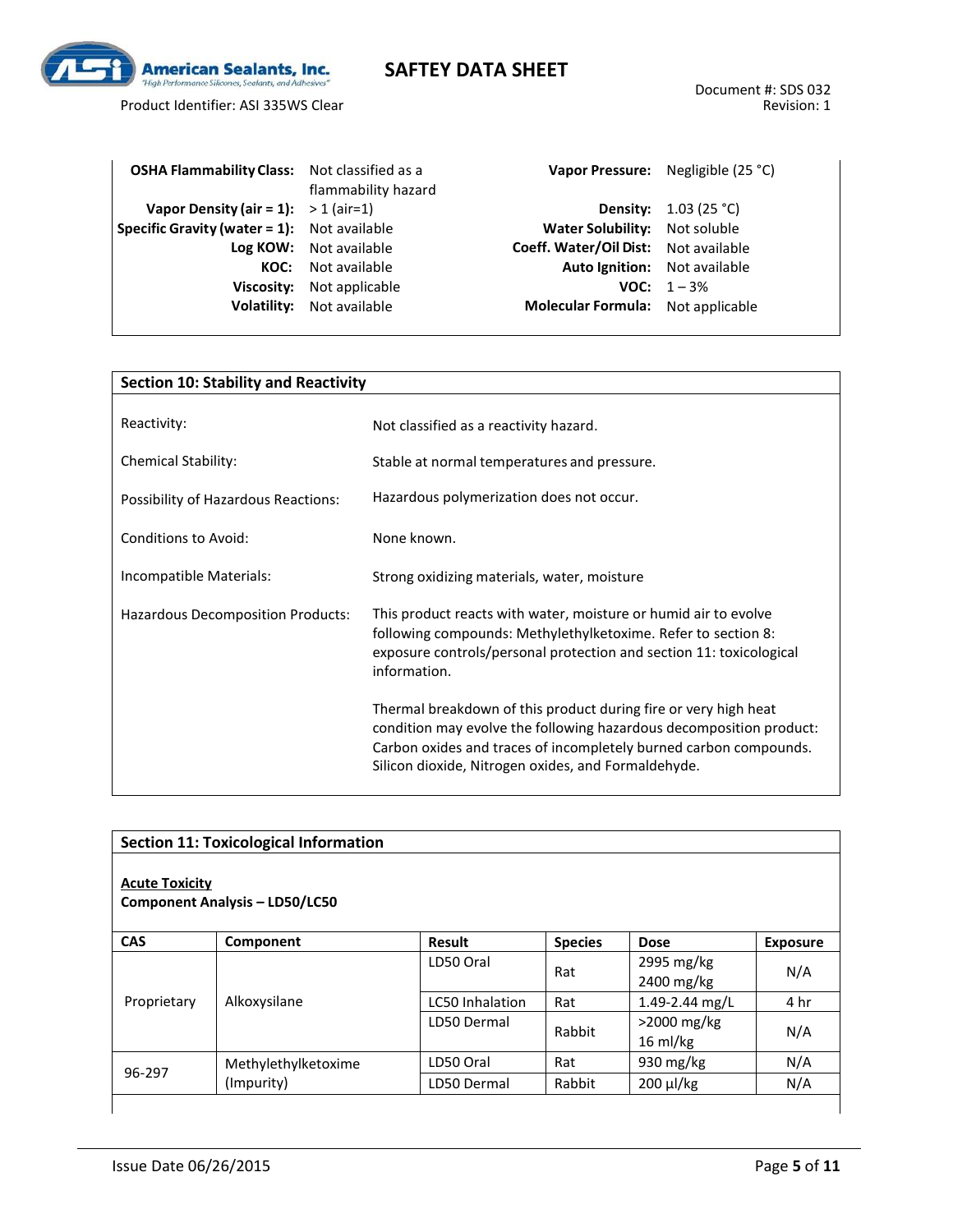

| <b>Information on Likely Routes of Exposure</b> |                                                                                                                                                                                                                                                                                                                                                                                                                                                                                                                                                                                                                                                                        |
|-------------------------------------------------|------------------------------------------------------------------------------------------------------------------------------------------------------------------------------------------------------------------------------------------------------------------------------------------------------------------------------------------------------------------------------------------------------------------------------------------------------------------------------------------------------------------------------------------------------------------------------------------------------------------------------------------------------------------------|
| Inhalation:                                     | No significant effects are expected.                                                                                                                                                                                                                                                                                                                                                                                                                                                                                                                                                                                                                                   |
| Ingestion:                                      | No significant effects are expected.                                                                                                                                                                                                                                                                                                                                                                                                                                                                                                                                                                                                                                   |
| Skin Contact:                                   | May cause an allergic skin reaction.                                                                                                                                                                                                                                                                                                                                                                                                                                                                                                                                                                                                                                   |
| Eye Contact:                                    | Causes serious eye irritation.                                                                                                                                                                                                                                                                                                                                                                                                                                                                                                                                                                                                                                         |
| Immediate and Delayed Effects:                  | Dermatitis. Rash. Severe eye irritation. Symptoms may include stinging,<br>tearing, redness, swelling, and blurred vision. May cause an allergic skin<br>reaction. Prolonged exposure may cause chronic effects.                                                                                                                                                                                                                                                                                                                                                                                                                                                       |
| Medical Conditions Aggravated by<br>Exposure:   | No information is available.                                                                                                                                                                                                                                                                                                                                                                                                                                                                                                                                                                                                                                           |
| Irritation/Corrosivity Data:                    | SKIN-RABBIT : Moderately irritating [Alkoxysilane]<br>SKIN-RABBIT: 500mg/24 r MILD [Octamethylcyclotetrasiloxane]                                                                                                                                                                                                                                                                                                                                                                                                                                                                                                                                                      |
|                                                 | Causes serious eye damage. [Vinyloximesilane] [Methylethylketoxime]<br>EYE-RABBIT: 15mg SEVERE [Alkoxysilane]<br>Causes serious eye irritation. [Methyloximesilane]<br>EYE-RABBIT : MILD [Octamethylcyclotetrasiloxane]                                                                                                                                                                                                                                                                                                                                                                                                                                                |
| Respiratory Sensitization:                      | Not available.                                                                                                                                                                                                                                                                                                                                                                                                                                                                                                                                                                                                                                                         |
| Dermal Sensitization:                           | May cause an allergic skin reaction. [Methyloximesilane]<br>[Vinyloximesilane]<br>[Methylethylketoxime]<br>Positive (Guinea pig) [Alkoxysilane]<br>No evidence of sensitization [Octamethylcyclotetrasiloxane]                                                                                                                                                                                                                                                                                                                                                                                                                                                         |
| Germ Cell Mutagenicity:                         | Negative(Ames test, Chromosome analysis, Micronucleus test)<br>[Alkoxysilane]<br>Negative(Bacteria) [Octamethylcyclotetrasiloxane]                                                                                                                                                                                                                                                                                                                                                                                                                                                                                                                                     |
| Carcinogenicity:                                | Suspected of causing cancer. [Methylethylketoxime]                                                                                                                                                                                                                                                                                                                                                                                                                                                                                                                                                                                                                     |
| <b>Component Carcinogenicity</b>                | OSHA Specifically Regulated Substances (29 CFR 1910.1001-1050): Not listed.                                                                                                                                                                                                                                                                                                                                                                                                                                                                                                                                                                                            |
| Reproductive Toxicity:                          | Octamethylcyclotetrasiloxane administered to rats by whole body<br>inhalation at concentrations of 500 and 700 ppm for 70 days prior to<br>mating, through mating, gestation and lactation resulted in decreases in<br>live litter size. Additionally, increases in the incidence of deliveries of<br>offspring extending over an unusually long time period (dystocia) were<br>observed at these concentrations. Statistically significant alterations in<br>these parameters were not observed in the lower concentrations<br>evaluated (300 and 70 ppm). In a previous range-finding study, rats<br>exposed to vapor concentrations of 700 ppm had decreases in the |

**SAFTEY DATA SHEET**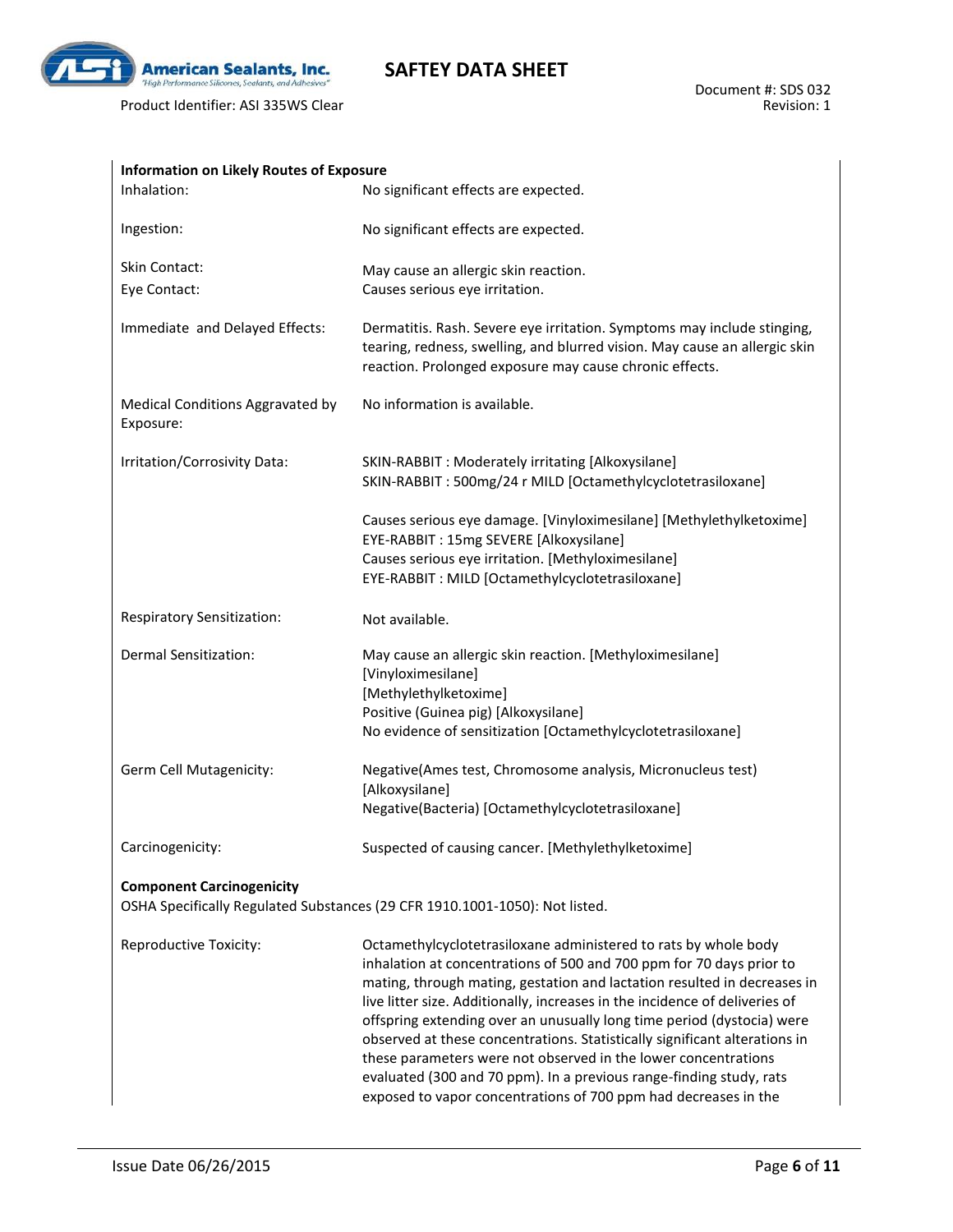

**SAFTEY DATA SHEET**

Document #: SDS 032 Revision: 1

|                                                        | NOAEL 500mg/kg/day (Rat) [Alkoxysilane]                                         | number of implantation sites and live litter size. The significance of these<br>findings to humans is not known. [Octamethylcyclotetrasiloxane]<br>Developmental toxicity: NOAEL 500mg/kg/day (Rat), Maternal toxicity:                                                                                                                                                                                                                                                                                                                                                                                                                                                                                                                                                                                                                                                                                                                                                                                                                                                                                                                                                                                                                                                                              |
|--------------------------------------------------------|---------------------------------------------------------------------------------|------------------------------------------------------------------------------------------------------------------------------------------------------------------------------------------------------------------------------------------------------------------------------------------------------------------------------------------------------------------------------------------------------------------------------------------------------------------------------------------------------------------------------------------------------------------------------------------------------------------------------------------------------------------------------------------------------------------------------------------------------------------------------------------------------------------------------------------------------------------------------------------------------------------------------------------------------------------------------------------------------------------------------------------------------------------------------------------------------------------------------------------------------------------------------------------------------------------------------------------------------------------------------------------------------|
| Specific Target Organ Toxicity -<br>Single Exposure:   | Not available.                                                                  |                                                                                                                                                                                                                                                                                                                                                                                                                                                                                                                                                                                                                                                                                                                                                                                                                                                                                                                                                                                                                                                                                                                                                                                                                                                                                                      |
| Specific Target Organ Toxicity -<br>Repeated Exposure: | repeated exposure:                                                              | May cause damage to the following organs through prolonged or<br>Cardiovascular / Hematological: hematopoiesis. [Vinyloximesilane]<br>Cardiovascular / Hematological: hematopoiesis. [Methyloximesilane]                                                                                                                                                                                                                                                                                                                                                                                                                                                                                                                                                                                                                                                                                                                                                                                                                                                                                                                                                                                                                                                                                             |
|                                                        | would result in a significant risk to humans.<br>[Octamethylcyclotetrasiloxane] | Repeated inhalation or oral exposure of mice and rats to<br>octamethylcyclotetrasiloxane produced an increase in liver size. No gross<br>histopathological or significant clinical chemistry effects were observed.<br>An increase in liver metabolizing enzymes, as well as a transient increase<br>in the number of normal cells (hyperplasia) followed by an increase in cell<br>size (hypertrophy) were determined to be the underlying causes of the<br>liver enlargement. The biochemical mechanisms producing these effects<br>are highly sensitive in rodents, while similar mechanisms in humans are<br>insensitive. A two year combined chronic and carcinogenicity assay was<br>conducted on octamethylcyclotetrasiloxane. Rats were exposed by<br>whole-body vapor inhalation 6hrs/day, 5days/week for up to 104 weeks to<br>0, 10, 30, 150 or 700ppm of octamethylcyclotetrasiloxane. The increase in<br>incidence of (uterine) endometrial cell hyperplasia and uterine adenomas<br>(benign tumors) were observed in female rats at 700ppm. Since these<br>effects only occurred at 700ppm, a level that greatly exceeds typical<br>workplace or consumer exposure, it is unlikely that industrial, commercial<br>or consumer uses of products containing octamethylcyclotetrasiloxane |
| <b>Aspiration Hazard:</b>                              | Not classified based on available information.                                  |                                                                                                                                                                                                                                                                                                                                                                                                                                                                                                                                                                                                                                                                                                                                                                                                                                                                                                                                                                                                                                                                                                                                                                                                                                                                                                      |
| Further Information:                                   | to MEKO below:                                                                  | Methyl Ethyl Ketoxime (MEKO). Material will generate MEKO on exposure<br>to humid air gradually. Male rodents exposed to MEKO vapor at high<br>concentration throughout their lifetime developed liver cancer. But<br>relevance to humans is uncertain now. Please read the detail information                                                                                                                                                                                                                                                                                                                                                                                                                                                                                                                                                                                                                                                                                                                                                                                                                                                                                                                                                                                                       |
|                                                        | Skin Irritation:                                                                | Causes mild irritation. Can be absorbed<br>through the skin.                                                                                                                                                                                                                                                                                                                                                                                                                                                                                                                                                                                                                                                                                                                                                                                                                                                                                                                                                                                                                                                                                                                                                                                                                                         |
|                                                        | Eyes Irritation:                                                                | Causes severe irritation.                                                                                                                                                                                                                                                                                                                                                                                                                                                                                                                                                                                                                                                                                                                                                                                                                                                                                                                                                                                                                                                                                                                                                                                                                                                                            |
|                                                        | <b>Acute Oral Toxicity:</b>                                                     | LD50(rat) = > 900mg/kg                                                                                                                                                                                                                                                                                                                                                                                                                                                                                                                                                                                                                                                                                                                                                                                                                                                                                                                                                                                                                                                                                                                                                                                                                                                                               |
|                                                        | <b>Acute Dermal Toxicity:</b>                                                   | LD50(rabbit) = $>1000$ mg/kg                                                                                                                                                                                                                                                                                                                                                                                                                                                                                                                                                                                                                                                                                                                                                                                                                                                                                                                                                                                                                                                                                                                                                                                                                                                                         |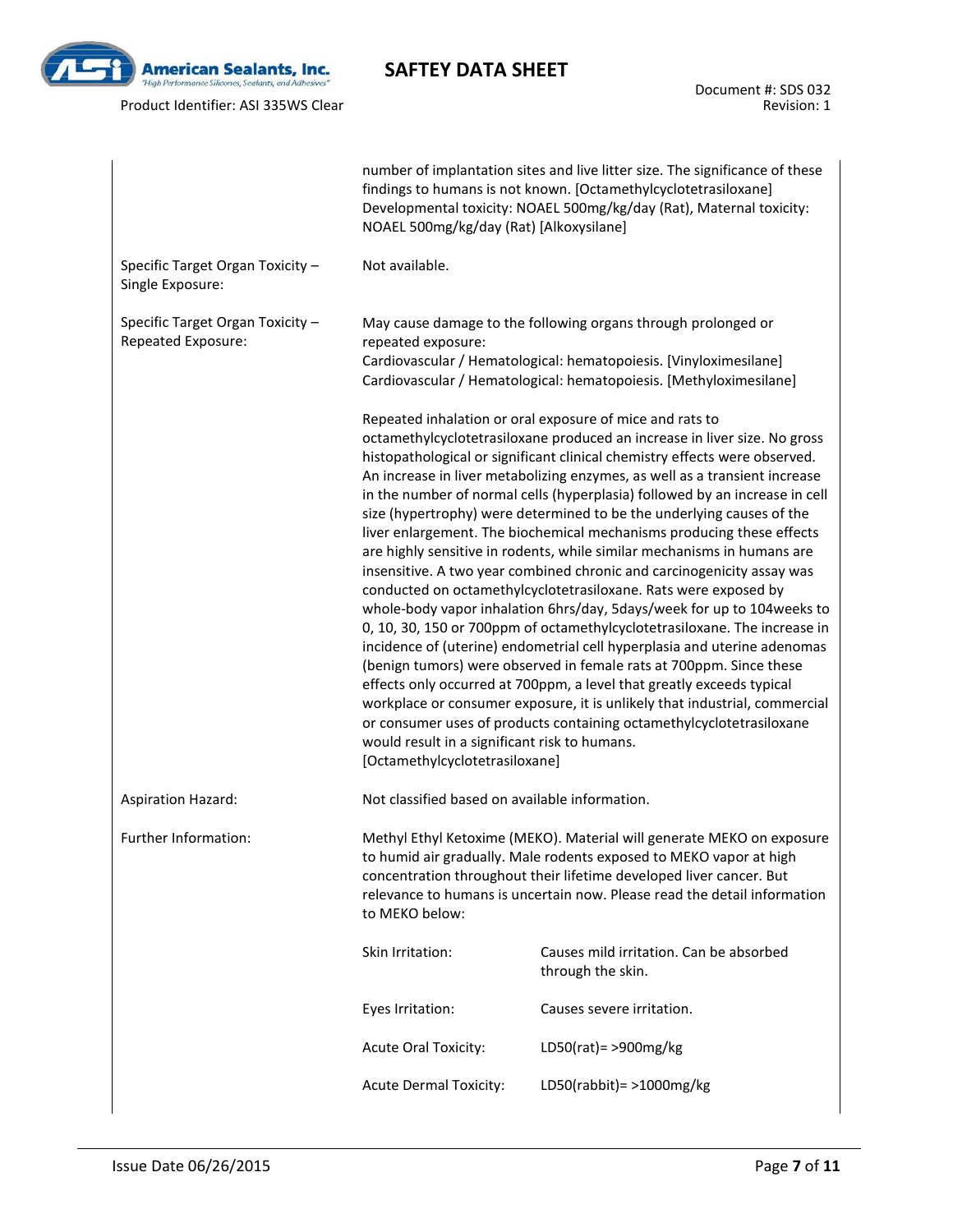

### **SAFTEY DATA SHEET**

| <b>Acute Inhalation Toxicity:</b><br>Inhalation Toxicity: | LC50(rat) > 4.83mg/l/4Hr<br>Shows narcotic action at high concentration.<br>May produce blood effects                                                                                                                                                                                                          |
|-----------------------------------------------------------|----------------------------------------------------------------------------------------------------------------------------------------------------------------------------------------------------------------------------------------------------------------------------------------------------------------|
| Skin Sensitization:                                       | Positive (guinea pig)                                                                                                                                                                                                                                                                                          |
| Neurotoxicity:                                            | High dose can produce transient and<br>reversible change in neurobehavioral<br>function.                                                                                                                                                                                                                       |
| Carcinogenicity:                                          | Liver carcinomas were observed in a lifetime<br>inhalation study (ca.2 years) in which mice<br>and rats were exposed.                                                                                                                                                                                          |
| Other Chronic Study:                                      | Degenerative effects on the olfactory<br>epithelium of nasal passages occurred in a<br>concentration related manner in males and<br>females of mice and rats at MEKO<br>concentration of 15, 75 and 375ppm. The<br>significant change in hematological<br>parameters were observed at 404ppm<br>concentration. |
| Workplace<br><b>Environmental Exposure</b><br>Level:      | Vendor guide: 3ppm(TWA), 10ppm(STEL)<br>AIHA WEEL: 10ppm(TWA)                                                                                                                                                                                                                                                  |

#### **Section 12: Ecological Information**

#### **Ecotoxicity**

Toxic to aquatic life. Toxic to aquatic life with long lasting effects. [Alkoxysilane] May cause long lasting harmful effects to aquatic life. [Octamethylcyclotetrasiloxane]

#### **Component Analysis – Aquatic Toxicity**

| <b>CAS</b>  | Component    | Aquatic       | <b>Result</b> | <b>Species</b>                                | <b>Dose</b> | <b>Exposure</b> |
|-------------|--------------|---------------|---------------|-----------------------------------------------|-------------|-----------------|
|             |              |               | <b>LC50</b>   | <b>Bluegill (Lepomis</b><br>macrochirus)      | $>100$ mg/L | 96 hr           |
|             |              | Fish          | <b>LC50</b>   | Fathead minnow<br>(Pimephales<br>promelas)    | $>100$ mg/L | 96 hr           |
| Proprietary | Alkoxysilane |               | <b>LC50</b>   | Rainbow trout<br>(Oncorhynchus<br>mykiss)     | $>100$ mg/L | 96 hr           |
|             |              | Invertebrates | <b>EC50</b>   | Water flea<br>(Daphnia magna)                 | 90 mg/L     | 48 hr           |
|             |              | Algae         | EbC50         | Green algae<br>(Selenastrum<br>capricornutum) | 5.5 $mg/L$  | 72 hr           |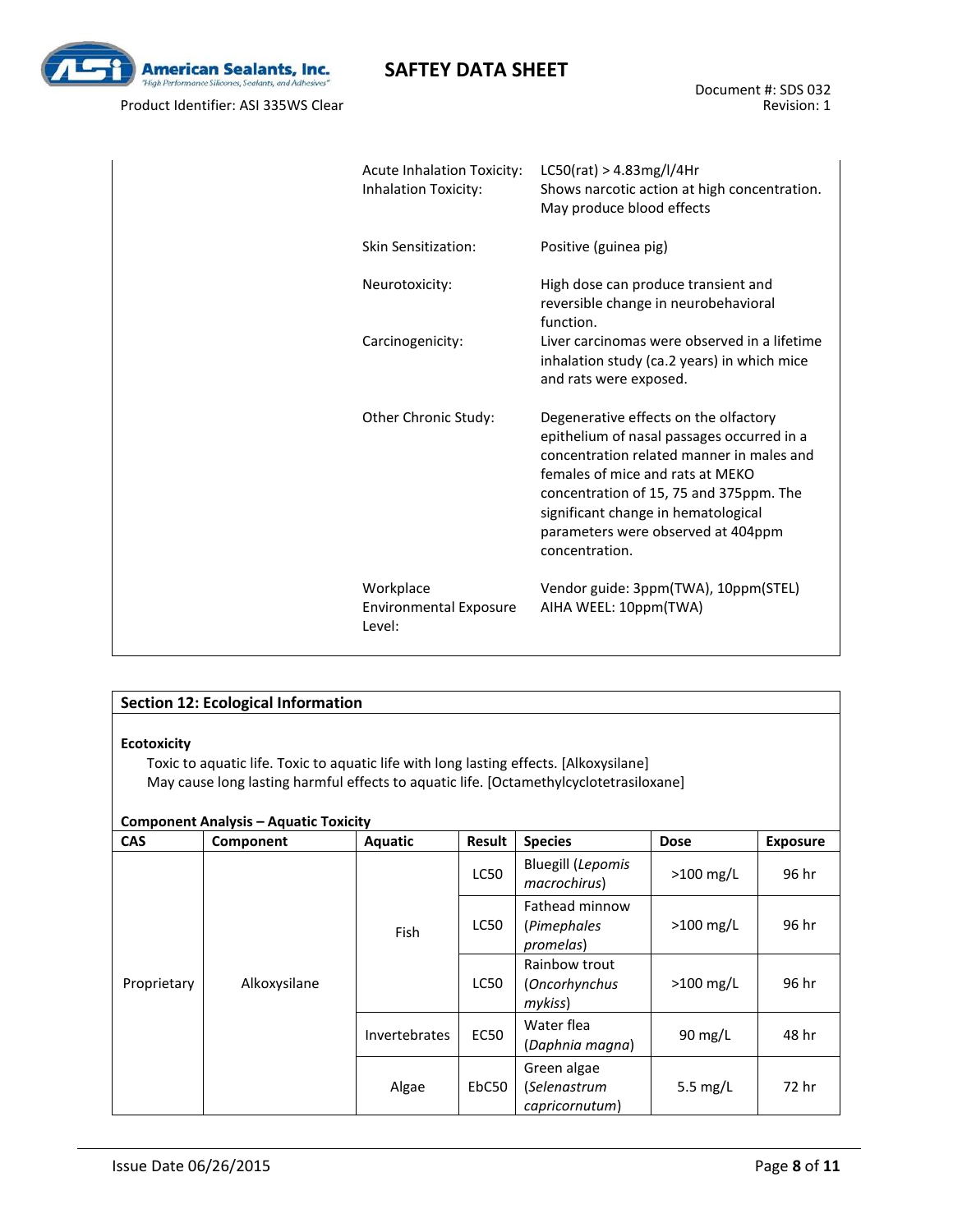

Product Identifier: ASI 335WS Clear

|                                                                                                                                  |                                   |      | ErC50       | Green algae<br>(Selenastrum<br>capricornutum)                   | $8.8 \text{ mg/L}$ | 72 hr |
|----------------------------------------------------------------------------------------------------------------------------------|-----------------------------------|------|-------------|-----------------------------------------------------------------|--------------------|-------|
| $96 - 29 - 7$                                                                                                                    | Methylethylketoxime<br>(Impurity) | Fish | <b>LC50</b> | Fathead minnow<br>(Pimephales<br>promelas)                      | 777-914 mg/L       | 96 hr |
|                                                                                                                                  | Persistence and Degradability:    |      |             | Causes easily hydrolysis in water or atmosphere. [Alkoxysilane] |                    |       |
| <b>Bioaccumulative Potential:</b><br>Bio concentration Factor(BCF) / (Fathead minnows) : 12400<br>[Octamethylcyclotetrasiloxane] |                                   |      |             |                                                                 |                    |       |
| Biodegration:                                                                                                                    |                                   |      |             | No information available for the product.                       |                    |       |

| <b>Section 13: Disposal Considerations</b> |                                                                                                                                       |  |  |  |
|--------------------------------------------|---------------------------------------------------------------------------------------------------------------------------------------|--|--|--|
| Disposal Methods:                          | Dispose in accordance with all applicable federal, state/regional and<br>local laws and regulations.                                  |  |  |  |
| Disposal of Contaminated Packaging:        | Dispose of unused product properly. Empty containers should be taken<br>to an approved waste handling site for recycling or disposal. |  |  |  |
| <b>Component Waste Numbers:</b>            | The U.S. EPA has not published waste numbers for this product's<br>components.                                                        |  |  |  |

| <b>Section 14: Transport Information</b> |                                                         |
|------------------------------------------|---------------------------------------------------------|
|                                          |                                                         |
| <b>International Regulation</b>          |                                                         |
| IATA:                                    | Not regulated as a dangerous good.                      |
| IMDG:                                    | Not regulated as a dangerous good.                      |
| Transport in bulk according to Annex     |                                                         |
| II of MARPOL 73/78 and the IBC Code:     | This product is not intended to be transported in bulk. |
|                                          |                                                         |
| <b>Domestic Regulation</b>               |                                                         |
| DOT:                                     | Not regulated as a dangerous good.                      |
|                                          |                                                         |

#### **Section 15: Regulatory Information**

#### **US Federal Regulations**

 This product is a "Hazardous Chemical" as defined by the OSHA Hazard Communication Standard, 29 CFR 1910.1200.

OSHA Specifically Regulated Substances (29 CFR 1910.1001-1050): Not listed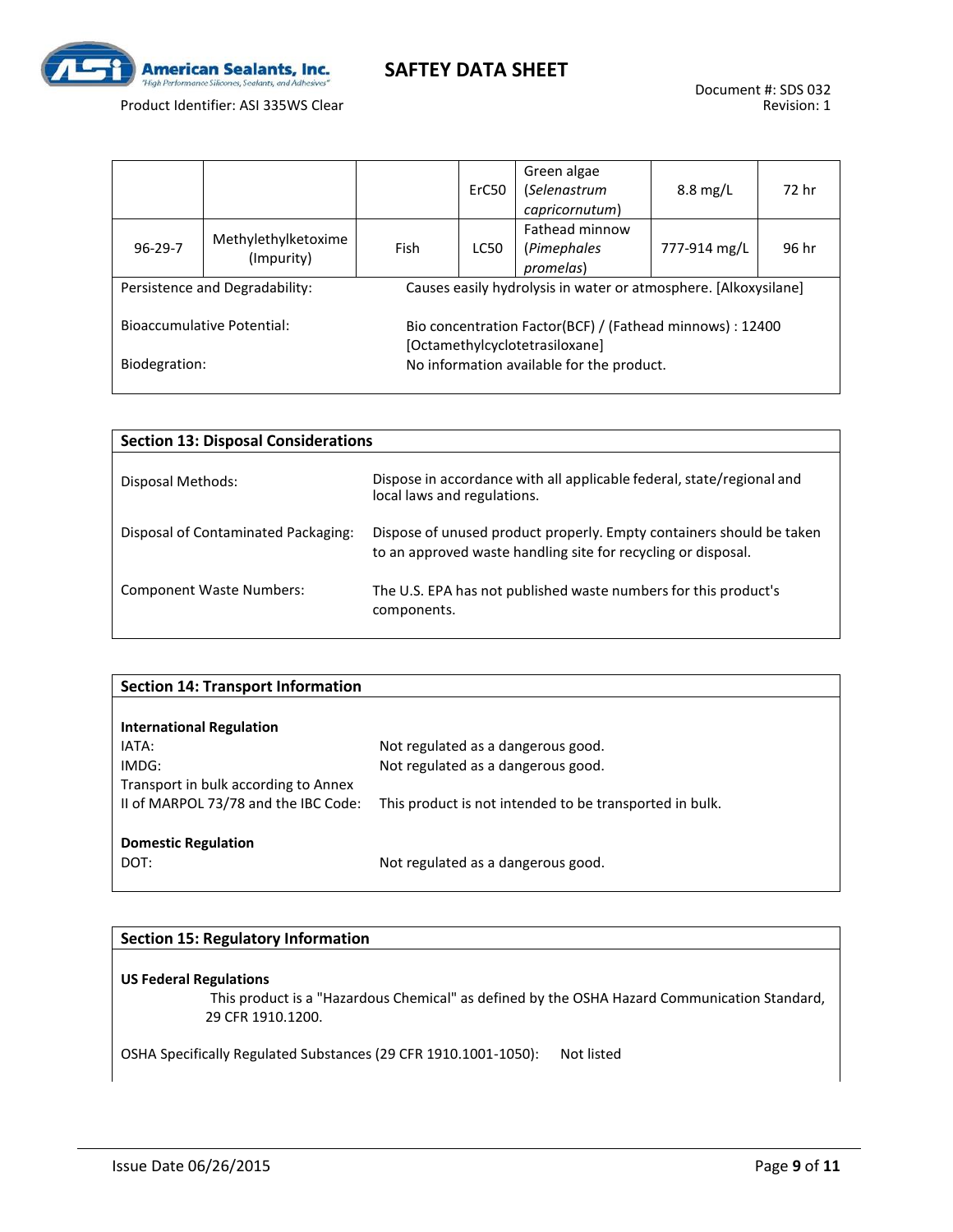

Product Identifier: ASI 335WS Clear

| SARA 302 Extremely Hazardous                          |                                                                              |           |            |               |           |            |     |            |           |           |
|-------------------------------------------------------|------------------------------------------------------------------------------|-----------|------------|---------------|-----------|------------|-----|------------|-----------|-----------|
| Substances:                                           | None contained in product.                                                   |           |            |               |           |            |     |            |           |           |
| <b>SARA 304:</b>                                      | Not applicable.                                                              |           |            |               |           |            |     |            |           |           |
| SARA 311/312:                                         | None known.                                                                  |           |            |               |           |            |     |            |           |           |
| <b>SARA 313:</b>                                      | TRI reporting                                                                |           |            |               |           |            |     |            |           |           |
| TSCA:                                                 | All components of this product are listed on TSCA Inventory.                 |           |            |               |           |            |     |            |           |           |
| <b>US State Regulations</b>                           |                                                                              |           |            |               |           |            |     |            |           |           |
| Massachusetts Right-to-Know - Substance List:         |                                                                              |           |            | Not regulated |           |            |     |            |           |           |
| New Jersey Worker and Community Right-to-Know Act:    |                                                                              |           |            | Not listed    |           |            |     |            |           |           |
| Pennsylvania Worker and Community Right-to-Know Law:  |                                                                              |           |            | Not listed    |           |            |     |            |           |           |
| Rhode Island Right-to-Know:                           |                                                                              |           |            | Not regulated |           |            |     |            |           |           |
| California Proposition 65:                            | This product does not contain any chemicals known by the State of California |           |            |               |           |            |     |            |           |           |
|                                                       | to cause cancer or reproductive harm.                                        |           |            |               |           |            |     |            |           |           |
|                                                       |                                                                              |           |            |               |           |            |     |            |           |           |
| <b>Component Analysis - International Inventories</b> |                                                                              |           |            |               |           |            |     |            |           |           |
| Component                                             | <b>CAS</b>                                                                   | <b>US</b> | СA         | EU            | <b>AU</b> | <b>PH</b>  | JP  | <b>KR</b>  | <b>CN</b> | <b>NZ</b> |
| Methylethylketoxime<br>(Impurity)                     | $96 - 29 - 7$                                                                | Yes       | <b>DSL</b> | <b>EINECS</b> | Yes       | <b>Yes</b> | Yes | <b>Yes</b> | Yes       | Yes       |

Octamethylcyclotetrasiloxane | 556-67-2 | Yes | DSL | EINECS | Yes | Yes | Yes | Yes | Yes | Yes | Yes<br>(Impurity)

| Issue Date:          |                | 06/26/2015             |   |                                                                                   |
|----------------------|----------------|------------------------|---|-----------------------------------------------------------------------------------|
| Revision:            | 1              |                        |   |                                                                                   |
| <b>NFPA Ratings:</b> |                |                        |   |                                                                                   |
| Health:              | $\overline{2}$ |                        |   |                                                                                   |
| Fire:                | $\mathbf{1}$   |                        |   |                                                                                   |
| Reactivity:          | - 0            |                        |   |                                                                                   |
| HMIS III:            |                |                        |   |                                                                                   |
|                      |                | <b>HEALTH</b>          | 2 |                                                                                   |
|                      |                | <b>FLAMMABILITY</b>    | 1 |                                                                                   |
|                      |                | <b>PHYSICAL HAZARD</b> | 0 |                                                                                   |
|                      |                |                        |   | 0 = Not Significant, 1 = Slight, 2 = Moderate, 3 = High, 4 = Extreme, * = Chronic |